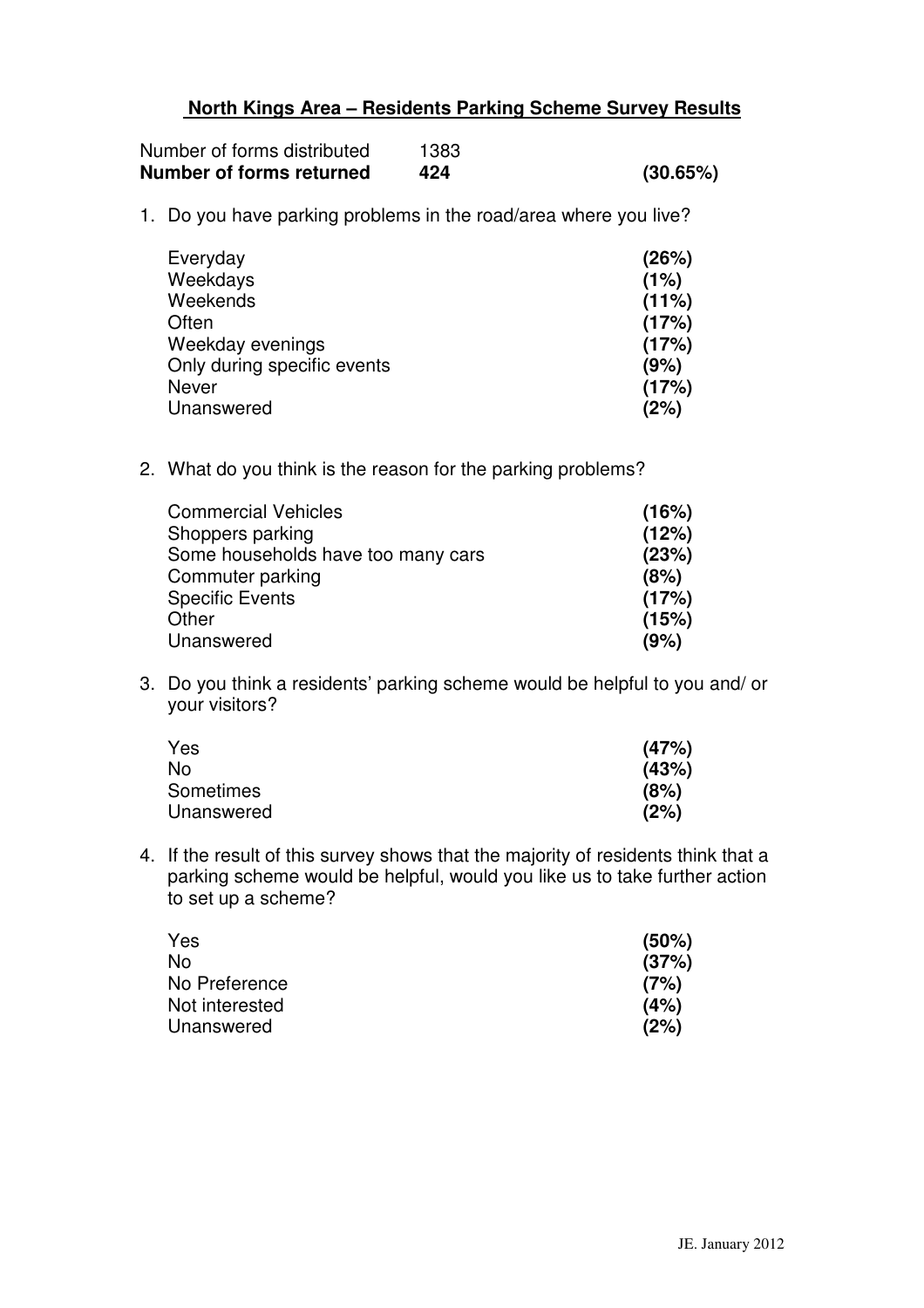5. If the result of this survey shows that the majority of residents think that a parking scheme would be helpful, which days of the week do you think it should run?

| 7 days a week          | (47%) |
|------------------------|-------|
| Weekends only          | (3%)  |
| Monday to Friday       | (9%)  |
| Other                  | (3%)  |
| Not interested/no days | (36%) |
| Unanswered             | (2%)  |

6. What time of the day do you think the parking scheme should run?

| (31%) |
|-------|
| (25%) |
| (4%)  |
| (3%)  |
| (34%) |
| (3%)  |
|       |

7. Do you think a residents' parking scheme was introduced in your area that it should include a period of free parking for visitors, trades people and traders?

| Yes            | (64%) |
|----------------|-------|
| No.            | (15%) |
| No preference  | (7%)  |
| Not interested | (13%) |
| Unanswered     | (1%)  |

8. How long do you think this period of free parking should be for?

| 1 hour         | (17%) |
|----------------|-------|
| 2 hours        | (24%) |
| 3 hours        | (18%) |
| Not interested | (20%) |
| Other          | (11%) |
| Unanswered     | (10%) |

9. Is the address we sent this survey to your home or business address?

| Home            | (93%) |
|-----------------|-------|
| <b>Business</b> | (4%)  |
| Both            | (2%)  |
| Unanswered      | (1%)  |

- 10.How many vehicles registered to the area?
- 523